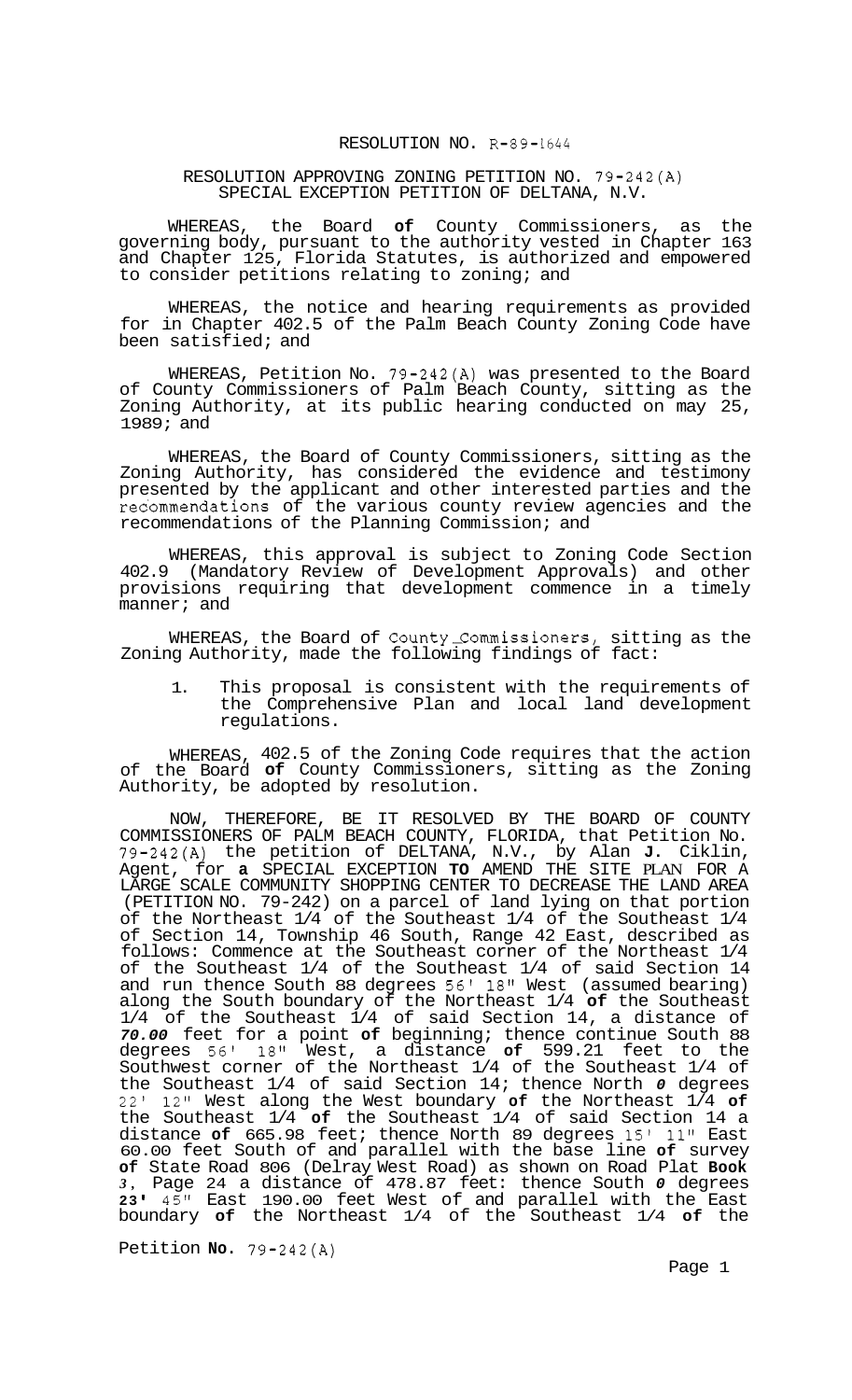Southeast 1/4 of said Section 14, a distance of 264.60 feet; thence North 88 degrees 39' 38" east 298.00 feet South of and parallel with the North boundary of the Northeast 1/4 of the Southeast 1/4 of the Southeast 1/4 of said Section 14, a distance of 122.67 feet; thence Southeasterly 60.00 feet West **of** and parallel with the baseline of survey of State Road 809 (Military Trail) as shown on Road Plat Book *3,* page 183 along a curve to the right having a radius of 11,399.20 feet, a central angle of 0 degrees 15' 34", an arc distance of 51.62 feet and a chord which bears South *0* degrees 07' 59" East, a distance of 51.62; thence South *0* degrees 00' 02" West parallel with the baseline **of** survey **of** said State Road 809 (Military Trail), a distance of 347.77 feet to the Point of Beginning, being located on the west side of Military Trail (SR 809) and on the south side of West Atlantic Avenue (Delray Road West - SR 806) in a CG-General Commercial Zoning District, was approved on May 26, 1989, as advertised, subject to the following conditions:

- 1. The petitioner shall comply with all previous conditions of approval unless expressly modified herein.
- 2. Prior to site plan certification, the site plan shall be amended to indicate a required five (5) foot perimeter landscape strip along the north property line commencing at Military Trail and running west one hundred twenty-two (122) feet.
- **3.** Prior to site plan submittal, a cross-access agreement shall be recorded between the petitioner and the service station owner to the north.
- **4.** Sewer service is available to the property. Therefore, no septic tank shall be permitted on the site.
- 5. Water service is available to the property. Therefore, no well shall be permitted on the site to provide potable water.
- 6. Within 90 days of approval of this project, the property owner shall reserve the additional right-of- way for:
	- a. West Atlantic Avenue, 76 feet from centerline,
	- b. Military Trail, 64 feet from centerline

all free of all encumbrances and encroachments. Property owner shall provide Palm Beach County with sufficient documentation acceptable **to** the Right of Way Acquisition Section to ensure that the property is free **of** all encumbrances and encroachments. Right-of-way conveyances shall also include "Safe Sight Corners" where appropriate at intersections as determined by the County Engineer.

- 7. No off premise signs shall be permitted on the site.
- $48.$  Prior to issuance of a building permit the petitioner shall submit an executed water service agreement from the City *of* Delray **Beach.**